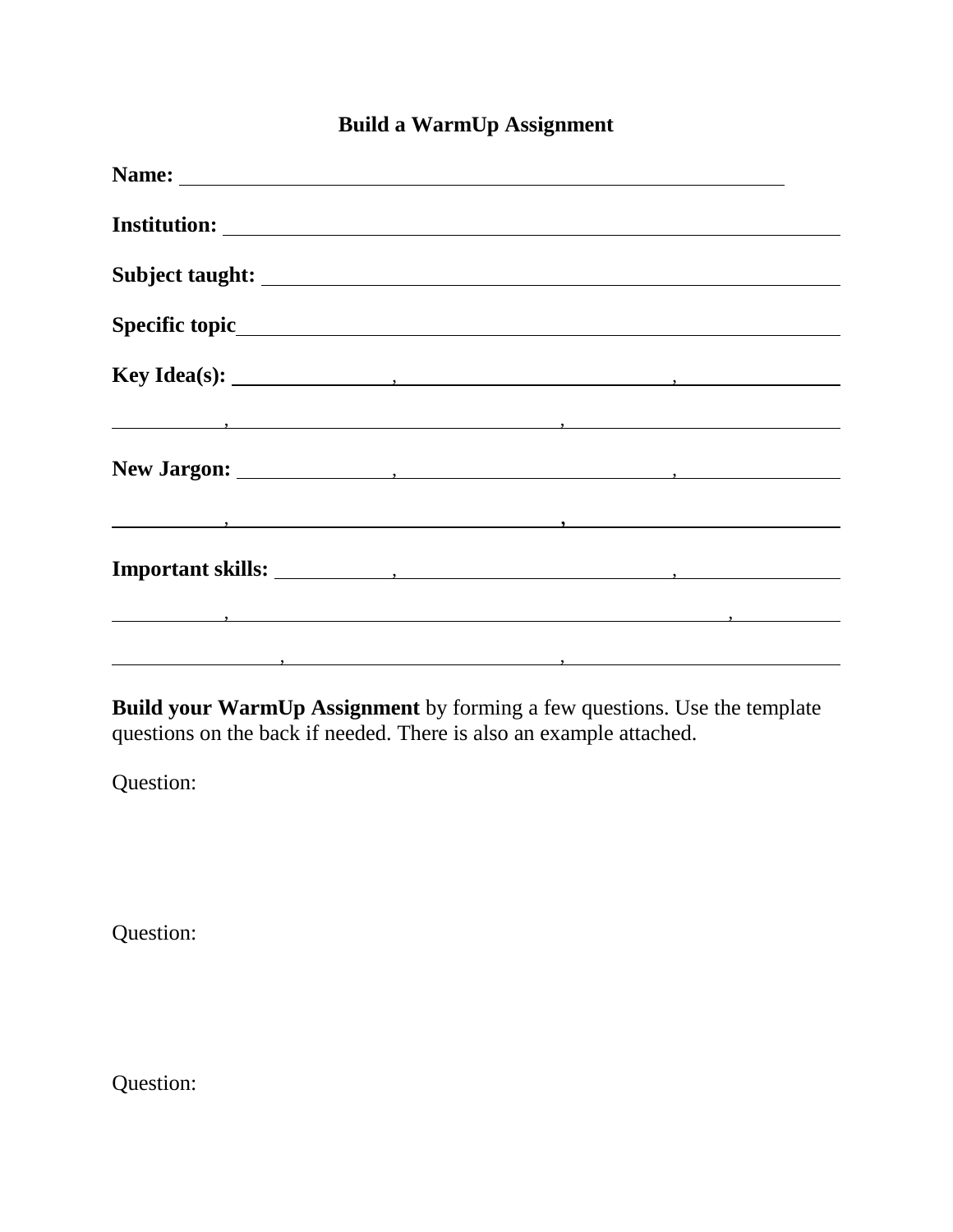Question: Explain what <jargon> means in your own words.

Question: Explain the similarities and differences between the terms  $\langle$  argon 1> and  $\langle$  angon 2 $>$ 

Question: <Key Idea> is used to describe <situation>. What can you say about <this example>

Question: Which of the statements following do you think is true? Explain your reasoning

- a. <True statement>
- b. <False Statement>
- c. <common misconception>
- d.  $\text{both}$  a and  $c$
- e.  $\lt$ both b and  $c$

Question:  $\langle \text{key idea} \rangle$  is similar in some ways to  $\langle \text{previous key idea} \rangle$ . What are the important similarities? What are the important differences?

Question: Under what circumstances can we use  $\langle$  important skill>? What are some circumstances in which <important skill> does not apply?

Question: Rank the following  $\langle$ things $\rangle$  in order of  $\langle$ property $\rangle$ . Explain how you determined your ranking.

Question: Applied properly, <key idea> has the potential to help millions of people. Are there also disadvantages to <key idea>? What are the most serious?

Question: Unusual thing happens in certain circumstances. How does <key idea> explain this?

Question: We have solved problems before using  $\langle$ old skill $\rangle$ . What new problems can <important skill> solve that <old skill> could not?

Question: Give an example of how <key idea > applies to your daily life.